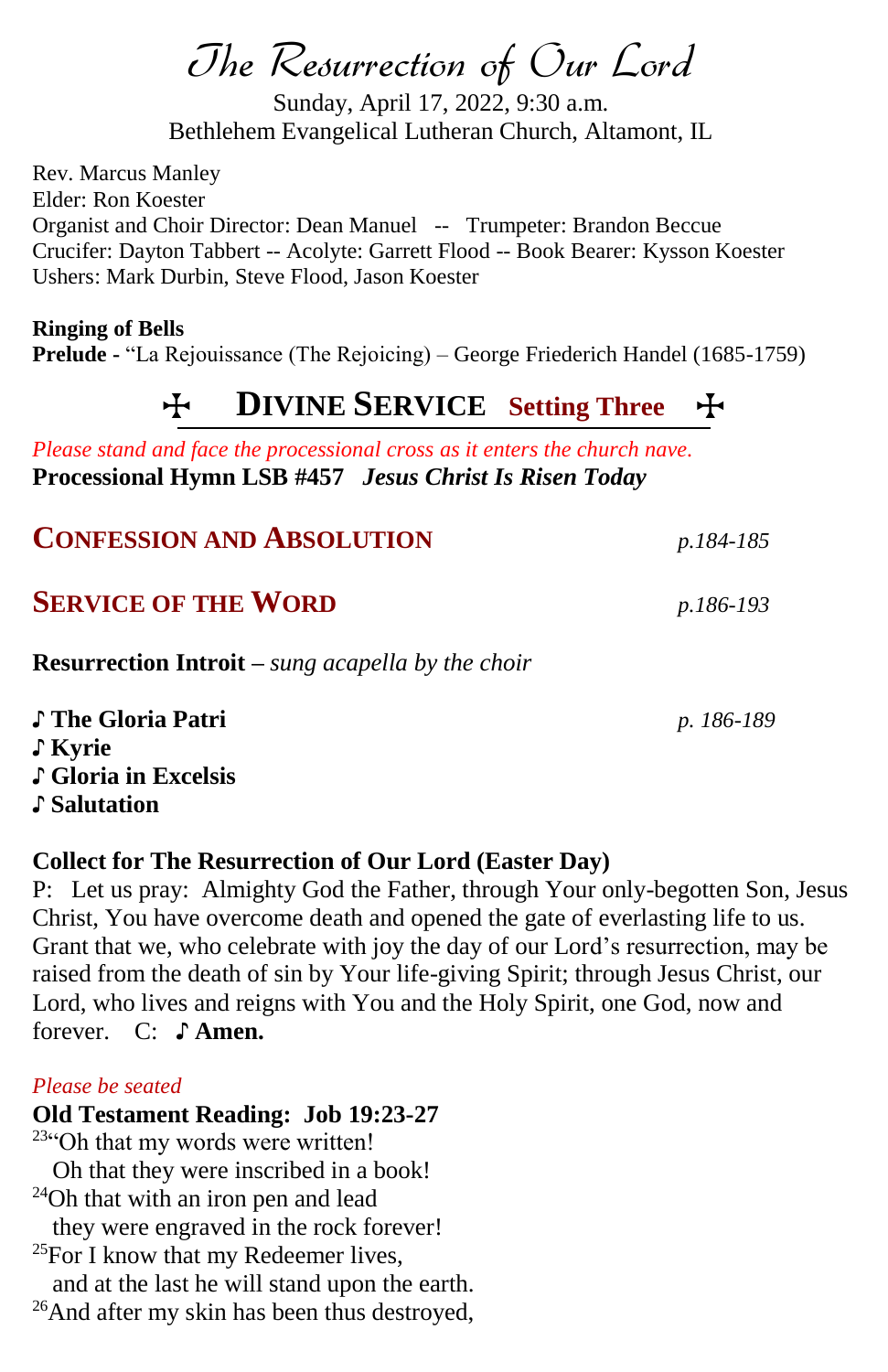yet in my flesh I shall see God,  $27$ whom I shall see for myself, and my eyes shall behold, and not another. My heart faints within me!"

P: This is the Word of the Lord.

C: **Thanks be to God.**

#### **Epistle Reading:****1 Corinthians 5:6-8**

<sup>6</sup>Your boasting is not good. Do you not know that a little leaven leavens the whole lump? <sup>7</sup>Cleanse out the old leaven that you may be a new lump, as you really are unleavened. For Christ, our Passover lamb, has been sacrificed. <sup>8</sup>Let us therefore celebrate the festival, not with the old leaven, the leaven of malice and evil, but with the unleavened bread of sincerity and truth.

P: This is the Word of the Lord.

C: **Thanks be to God.**

**Ministry of Music –** *Joy to the Heart – Kinderchor, Choir, and Trumpet*

#### *.Please stand*

## C: *♪ Alleluia. Alleluia. Alleluia*

### **Holy Gospel:** *Mark 16:1-8*

P: The Holy Gospel according to St. Mark, the sixteenth chapter.

# C: *♪ Glory be to Thee, O Lord.*

<sup>1</sup>When the Sabbath was past, Mary Magdalene and Mary the mother of James and Salome bought spices, so that they might go and anoint him. <sup>2</sup>And very early on the first day of the week, when the sun had risen, they went to the tomb. <sup>3</sup>And they were saying to one another, "Who will roll away the stone for us from the entrance of the tomb?" <sup>4</sup>And looking up, they saw that the stone had been rolled back—it was very large. <sup>5</sup>And entering the tomb, they saw a young man sitting on the right side, dressed in a white robe, and they were alarmed. <sup>6</sup>And he said to them, "Do not be alarmed. You seek Jesus of Nazareth, who was crucified. He has risen; he is not here. See the place where they laid him. <sup>7</sup>But go, tell his disciples and Peter that he is going before you to Galilee. There you will see him, just as he told you." <sup>8</sup>And they went out and fled from the tomb, for trembling and astonishment had seized them, and they said nothing to anyone, for they were afraid.

P: This is the Gospel of the Lord.

# C: ♪ **Praise be to Thee, O Christ.**

# **Nicene Creed** *p. 191*

#### *Please be seated*

**Hymn of the Day LSB #461** *I Know That My Redeemer Lives sts. 1, 5-8*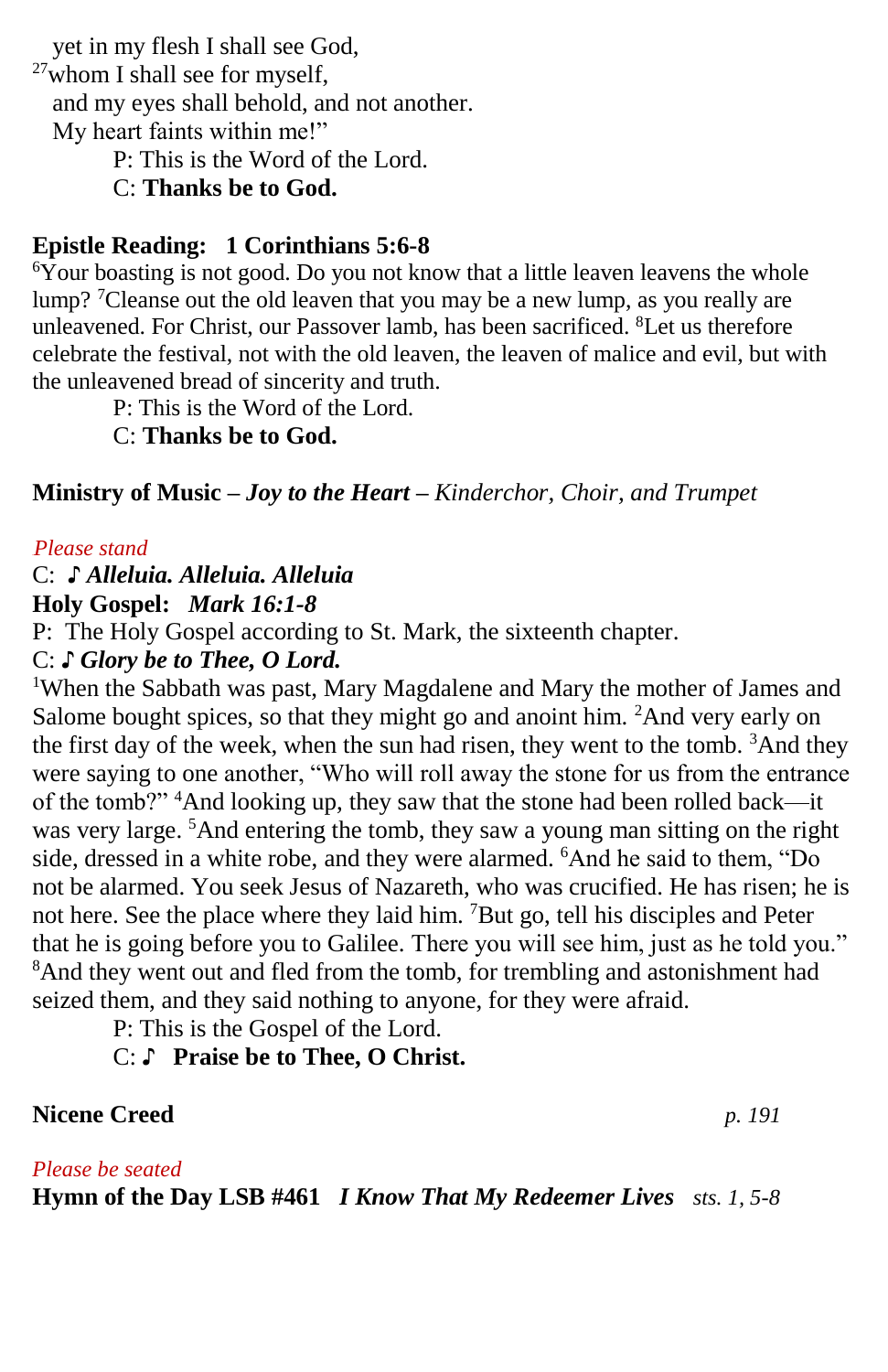#### **Sermon** Text: Mark 16:1-8

Title: "*Christ is Risen!*"

#### Outline: **ISN'T RISEN; CHRIST IS RISEN, AND YOU WILL YOU WILL SEE HIM, JUST AS HE TOLD YOU, FOR CHRIST IS RISEN AND YOU WILL BE RISEN TOO.**

- I. Christ became man to raise all mankind.
- II. Jesus raises believers to eternal life but unbelievers to eternal death
- III. Death isn't risen. Christ is risen and all those who believe in Him.
- IV. Evolutionary lies aren't risen. Christ is risen!

#### *Please stand*

♪ **Offertory** *p. 192-193*

*Please be seated*

#### **Offering**

*Please stand as the offering plates are brought forward during the offering hymn* **Offering Hymn #781** *We Give Thee But Thine Own sts. 1 & 2*

#### **Prayer of the Church**

*Response after each petition of the prayer:* P: ... let us pray to the Lord.

C: **Lord, have mercy.**

P: We join today in singing eternal alleluias with innumerable angels in festal gathering, with the assembly of the firstborn enrolled in heaven and with the spirits of the righteous made perfect, and we bring these petitions before You, dear Father, trusting in Your mercy; through Jesus Christ, Your Son, our Lord, who lives and reigns with You and the Holy Spirit, one God, now and forever. C: **Amen**

# **SERVICE OF THE SACRAMENT**

| J Preface - J Sanctus - J Lord's Prayer –               |            |
|---------------------------------------------------------|------------|
| J' The Words of Our Lord - J' Pax Domini - J' Agnus Dei | p. 194-198 |

#### *Please be seated*

**Distribution**  $(\triangle - d\alpha x \text{ological stanza} - \text{please stand where indicated})$ **LSB #633** *At the Lamb's High Feast We Sing* **LSB p.155** *This Is the Feast* **LSB #548** *Thanks to Thee, O Christ, Victorious*

#### *Please stand*

♪ **Nunc Dimittis -** ♪ **Thanksgiving -** ♪ **Benedicamus -** ♪ **Benediction** *p. 199-202*

#### *Please be seated*

#### **Announcements**

#### *Please stand*

**Recessional Hymn LSB #465** *Now All the Vault of Heaven Resounds Face the cross as it leads us to live in Christian faith (Mt. 16:24; 1 Cor. 2:2).*

#### **Postlude**